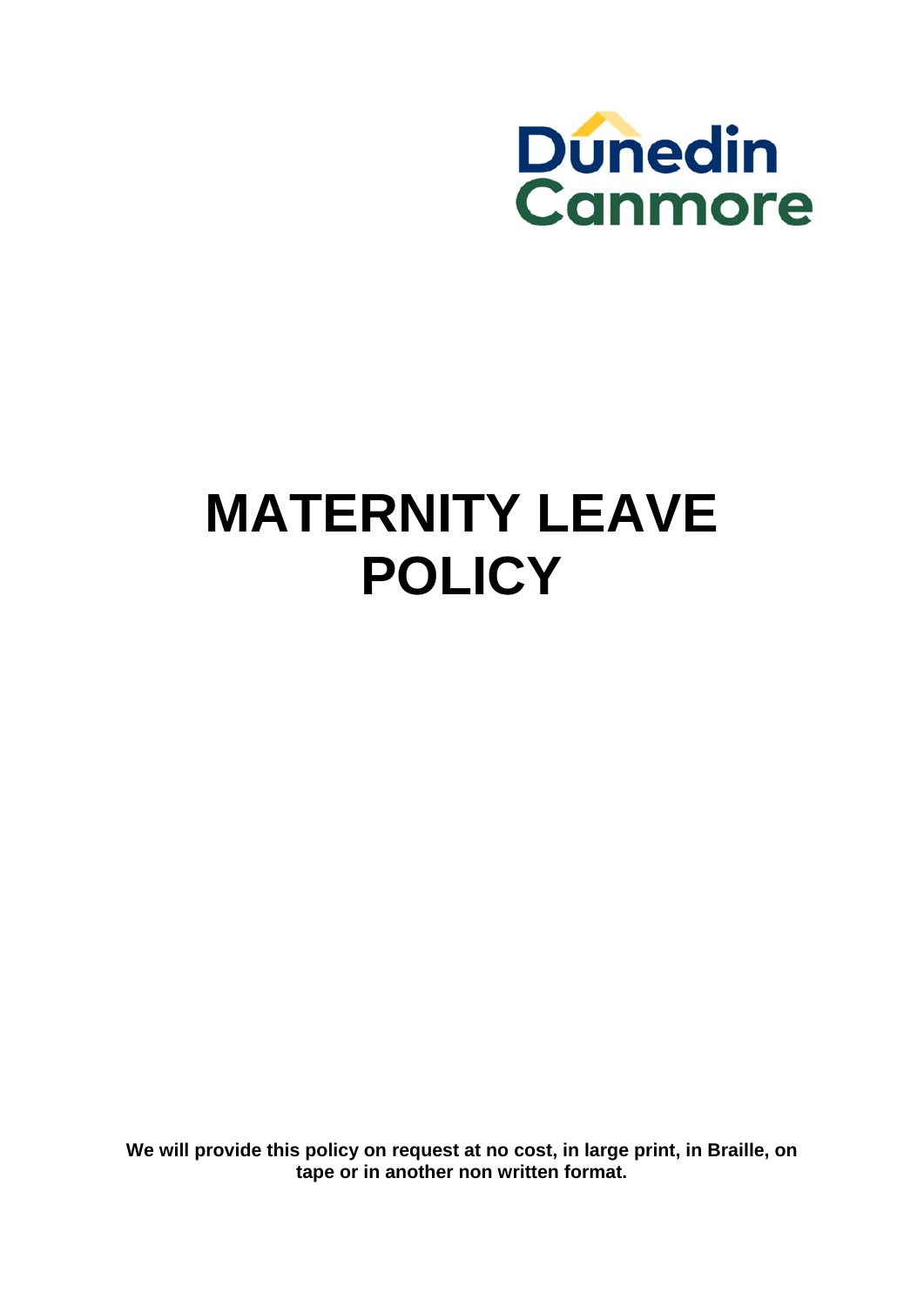# **MATERNITY LEAVE**

# **GENERAL**

The aim of this policy is to inform all eligible employees of their entitlement to contractual and/or statutory maternity rights and to ensure that those rights are understood by employees who qualify.

The following options are available to staff and will be dependent on various qualifying conditions (see below).

An employee may:

- Go on Maternity Leave and return to work, and qualify for Occupational and Statutory Benefits.
- Go on Maternity Leave and return to work and qualify for only Statutory Benefits.
- Resign from the organisation and apply for Statutory Benefits.

# **QUALIFYING CONDITIONS**

An employee must continue to be employed (regardless of whether they are at work) immediately prior to the beginning of the eleventh week before the Expected Week of Childbirth (EWC). However, on production of a medical certificate, stating that an employee is fit to continue working then the employee can work beyond this date.

All pregnant employees must supply a medical certificate or certificate form "MATB1" confirming the pregnancy and specifying the expected week of the childbirth (normally issued by the Doctor or Midwife when the woman is at least 27 weeks pregnant). If this is not available at this stage, it should be forwarded as soon as possible to their Line Manager.

All employees must notify their Line Manager, in writing, no later than the end of the 15th week before the EWC with the following information:

- Confirmation of the pregnancy
- The expected week of childbirth
- The date on which the employee wants to start their maternity leave

For planning purposes and in order to comply with the Health & Safety legislation (see below.) employees should wherever possible inform their Line Manager earlier.

Within 28 days of receiving the notification, the organisation will notify the employee of the date on which their maternity leave period will end.

The employee should notify their Line Manager of the date of birth of their child. The actual date of birth will affect the return date if the employee qualifies for additional maternity leave.

If the employee wishes to change the date she would like to start her maternity leave she must give 28 days notice to the organisation.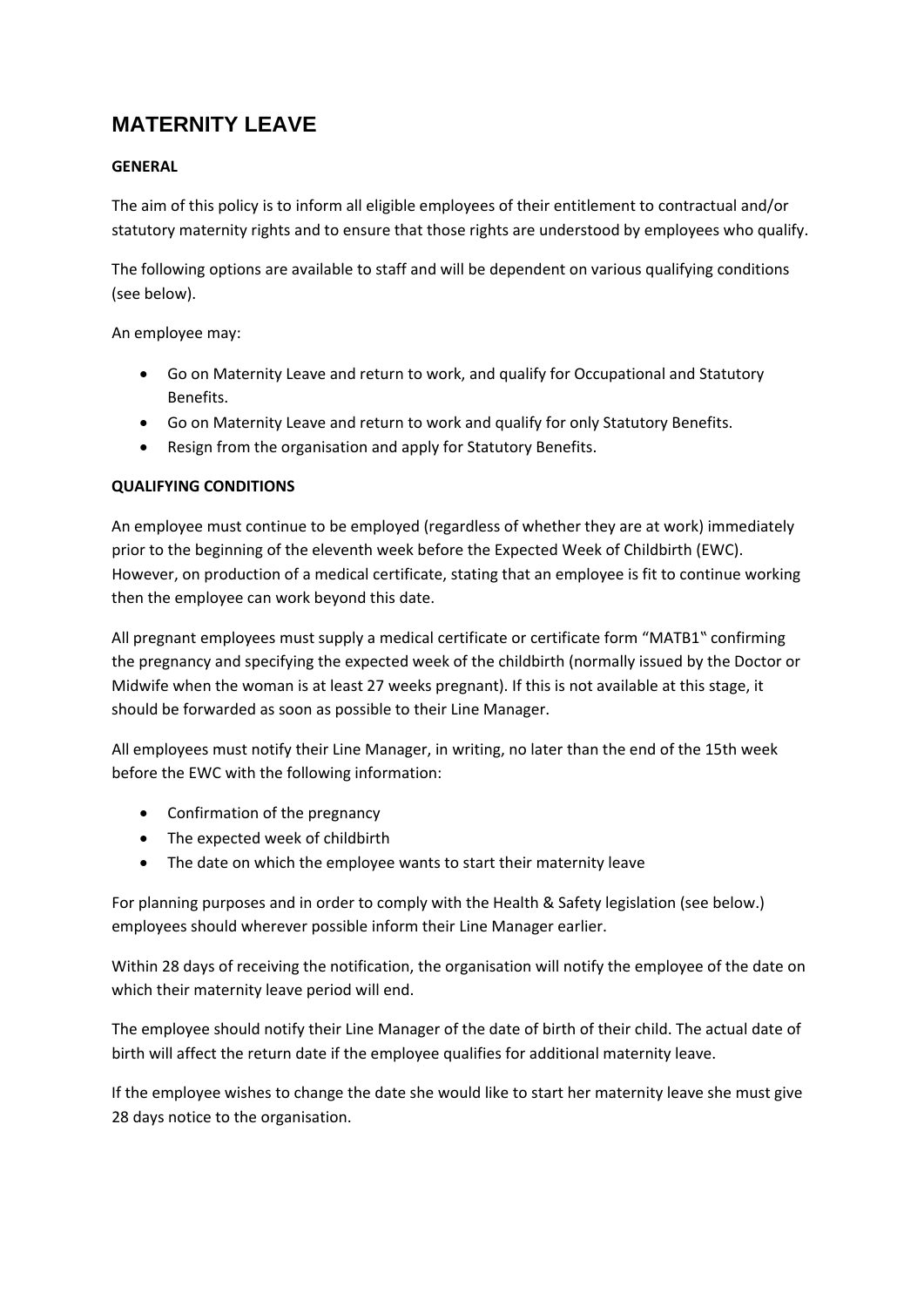#### **MATERNITY LEAVE**

So long as the employee complies with the notification requirements then the following entitlements apply:

- a) All employees are entitled to 26 weeks ordinary maternity leave and 26 weeks additional maternity leave, regardless of their length of service or hours of work. They also have an automatic right to return to their own job, or to one on the same terms and conditions (please see Return to work section for more information) as applied before the maternity leave, without giving advance notice of that date, unless it is not reasonably practicable to do so. Ordinary Maternity leave can begin any time after the 11th week before the week the baby is due. Ordinary maternity leave will automatically commence (if it has not already done so) in the event of childbirth. The employee will be expected to notify the organisation as soon as is reasonably practical that she has given birth. The employee has the right to work right up to the day of birth if they wish. However, if the employee is absent from work with a pregnancy related issue in the four weeks prior to the expected date of childbirth, the maternity leave will start automatically from the first date of absence.
- b) Additional Maternity Leave must commence immediately after the period of Ordinary Maternity Leave. Statutory Maternity Pay is paid for a total of 39 weeks. Therefore, if employees wish to take full entitlement of leave, 13 weeks will be unpaid. There is no statutory entitlement to any pay during Additional Maternity Leave.
- c) During the 26 weeks ordinary maternity leave and 26 weeks additional maternity leave, employees will be entitled to all contractual rights and non cash benefits , (e.g. professional membership fees, living accommodation, company car, continuity of service and accrual of holiday entitlement, with the exception of remuneration. Employees who opt to return to work may carry over any remaining annual leave entitlement (up to the Statutory Minimum Holiday entitlement) for use on their return to work. Line Managers will discuss individual holiday entitlement with employees prior to them going off on maternity leave. If an employee returns on a job-share basis or part-time basis, the annual leave upon return will be based on the part time hours.
- d) Eligible employees must notify the organisation, in writing, if they intend to take additional maternity leave. This must be done at least 8 weeks before the end of ordinary maternity leave.
- e) An employee on additional maternity leave can apply to make a phased return to work on reduced hours and pro-rata pay. She should apply to the employer at least 8 weeks before the proposed date of return. The phased return can last for up to 4 weeks and must entail a minimum of two and a half days being worked each week if previously full time.
- f) Two weeks Compulsory Maternity Leave must be taken from the date of the child's birth.
- g) Employers have the right to have "reasonable contact" with employees who are on maternity leave, to discuss a range of issues, such as keeping them informed of important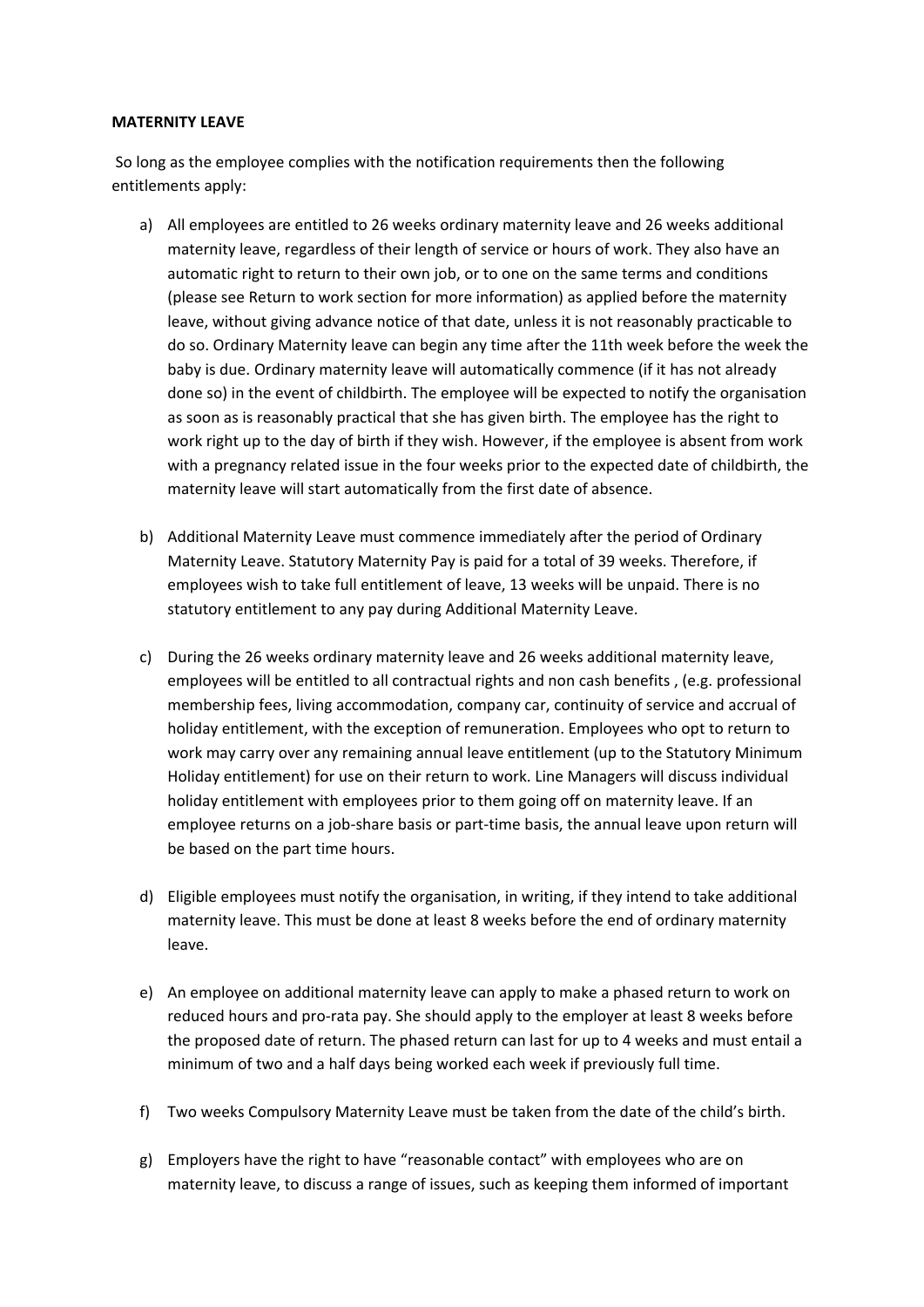developments. In the same way, an employee may make contact with her employer during her maternity leave.

- h) An employee can go into work for up to 10 mutually agreed "Keeping In Touch days" (KIT) during their maternity leave without losing statutory maternity pay. "KIT days" are different to "reasonable contact" as during "KIT days"; employees can carry out work for the employer for which they will be paid. Once these 10 days have been used up, if the employee works for the organisation, they will lose a week's Statutory Maternity Pay for any week in which they work.
- i) Employees should be informed of any relevant job vacancies, promotion opportunities and any other information related to her job whilst on maternity leave.
- j) Eligible employees can choose to transfer some of their maternity leave entitlement to their partners (classed as Shared Parental Leave).

## **CAR ALLOWANCES**

Essential car user allowance will not normally be paid during maternity leave.

# **COURSE OF STUDIES**

An employee, who is undertaking a course of study, including public and professional examinations, will normally continue to receive financial support, provided that they undertake to return either full or part time. This will include payment of professional membership fees already being paid by the Group. Each case will be considered on its merits and a course of action agreed with the individual prior to the beginning of the maternity leave.

## **PENSIONS**

The following rights apply, when an employee is on maternity leave:

When a member is on paid maternity leave they are required to pay contributions on any pay they are receiving from the employer. During this period, the employer pays the amount it would pay if the member were working normally (based on the pay they would have been receiving), plus any shortfall in the member's usual contribution.

So, if the member would have paid £90 per month in member contributions, but is paying £30 per month as a result of receiving Statutory Maternity Pay, the employer would need to pay the balance of £60 **plus** its usual employer contribution. Any shortfall paid by the employer, as described above, should be paid as employer contributions, not member contributions.

Should an employee wish to access their full entitlement to maternity leave, and be on nil pay, they will have the right to cease their pension contributions until they return to work. At this point, however, an agreement will normally be made to make up the outstanding amount. *(In any event the organisation will maintain the Life Assurance cover for the duration of the unpaid Maternity leave)*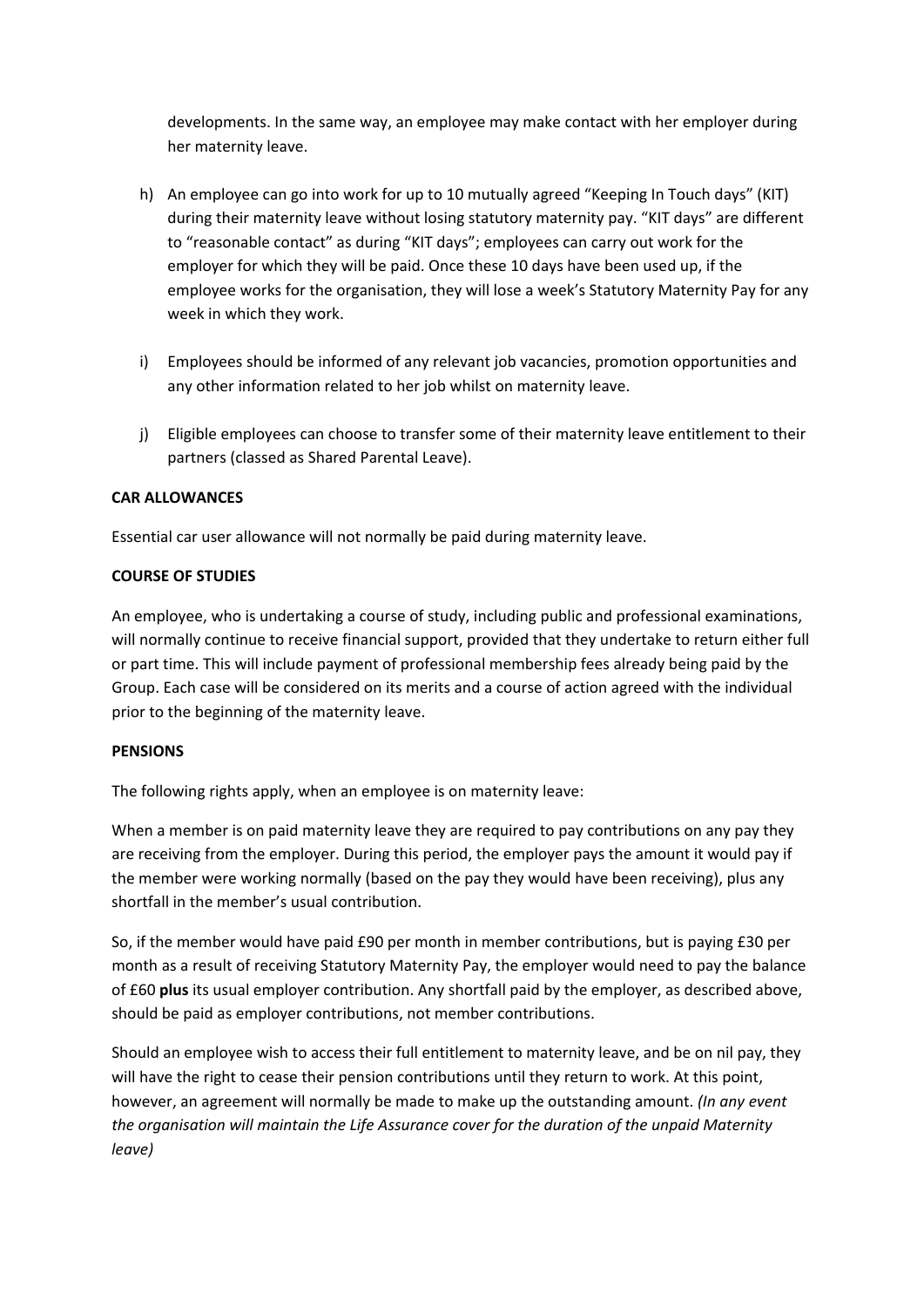## **BUPA**

During ordinary and additional maternity leave, the employer's subscription to BUPA for the particular employee will continue to be paid. Where applicable the employee will continue to pay for dependents.

During unpaid maternity leave, where an employee has dependents added to their cover, the employee could either cease cover for dependents or make an internal arrangement with finance to pay their cover.

Please note, this will extend to other forms of unpaid leave.

# **ADDITIONAL PAYMENTS**

Employees who receive additional payments such as first aider payments or health and safety representative payments will not receive these payments whilst on maternity leave as they will not be providing this service to the organisation.

# **HOLIDAYS**

Annual leave is accrued throughout Ordinary and Additional maternity leave period for all employees. The employee must take this leave either before or on return to work. Employees who opt to return to work may carry over any remaining holiday entitlement up to the statutory maximum. Where an employee intends to take annual leave due to her, prior to her return from maternity leave, she must confirm in writing:

- The date she wishes her maternity leave to end
- The subsequent period to be taken as annual leave; and
- The physical date of return to work

This must be done 8 weeks before the expiry of the Maternity leave period.

# **STATUTORY MATERNITY PAY**

Entitlement to Statutory Maternity Pay (SMP) is dependent on length of service prior to the EWC and employees will fall into one of the following categories:

- a) Less than 26 weeks service at the Qualifying Week (which is 15 weeks before the EWC) no entitlement to SMP but may be entitled to State Maternity Allowance.
- b) At least 26 weeks service at the Qualifying Week (up to and including the 15th week before the EWC) and earn at least equal to the Lower Earnings Limit will be entitled to 6 weeks at the Higher Rate of SMP (90% of average weekly earnings) plus 33 weeks at the Lower Rate. Or 90% of the woman"s average weekly earnings if this is lower than the standard weekly rate.

Statutory maternity pay is paid for a total of 39 weeks.

Statutory Maternity Pay is paid via payroll in the normal way.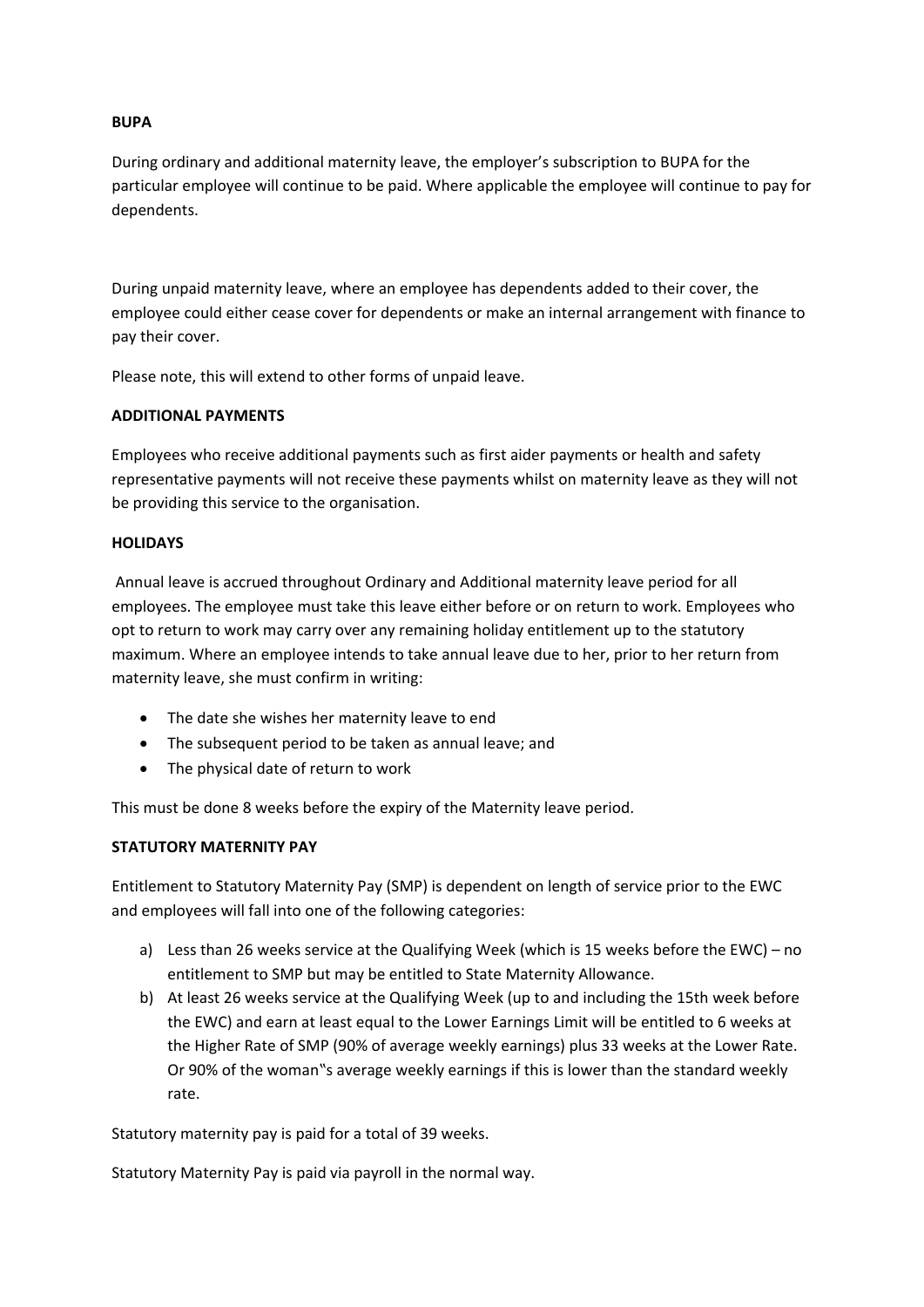The maternity pay period cannot start earlier than 11 weeks prior to the EWC. Entitlement will cease when the employee returns to work, even if this is before the end of the maximum 39 week period.

If an employee decides not to return to work after maternity leave she will be entitled to continue to receive her full amount of statutory maternity leave and pay.

# **OCCUPATIONAL MATERNITY PAY**

Employees who have at least 26 weeks service at the Qualifying Week, comply with the notification procedure and who on return to work remain with the Group for at least 3 months, will be entitled to both Statutory Maternity Pay and the organisation's Maternity Pay.

Employees can opt to receive the occupational maternity pay during the Maternity Leave or as a lump sum on return to work.

Occupational Maternity Pay consists of:

- 6 weeks at full basic pay, inclusive of Statutory Maternity Pay
- followed by 20weeks at half basic pay of average weekly pay (plus any Statutory Maternity Pay due at the Lower Rate)
- followed by 13 weeks at the Lower Rate of Statutory Maternity Pay.

Employees who fail to return to work or who fail to remain at work for at least 3 months (excluding leave) must repay all Occupational Maternity Payments excluding SMP Entitlements**.** Those that are eligible for Occupational Maternity Pay, but who opt not to return to work, will receive Statutory Maternity Pay enhanced to full pay for the first 6 weeks.

## **CALCULATION OF MATERNITY PAY**

Calculating Statutory and Group Maternity Pay is done in the same way as Statutory Sick Pay. A week's pay is an average of the 8 week period immediately prior to the QW.

If a pay rise is awarded which is effective at any time from the start of the set period used to work out the SMP and the end of the maternity leave, the SMP will be recalculated and any balance due will be paid.

## **ANTE‐NATAL CARE**

All pregnant employees, irrespective of length of service or hours of work, are entitled to paid time off work, during working hours, to attend antenatal care, provided an appointment card is produced confirming the requirements to attend.

This time off facility may include relaxation or baby craft classes only if these are recommended by your Doctor/Midwife. If employees wish to attend these classes and they do not have recommendation from their Doctor/Midwife, they are required to make their own personal arrangements. Evening classes are usually available.

The Group will allow partners to attend up to four ante‐natal/hospital appointments and will credit back flexi time if the appointments are during core working hours. Employees will be expected to request and seek approval from their Line Manager before taking this time.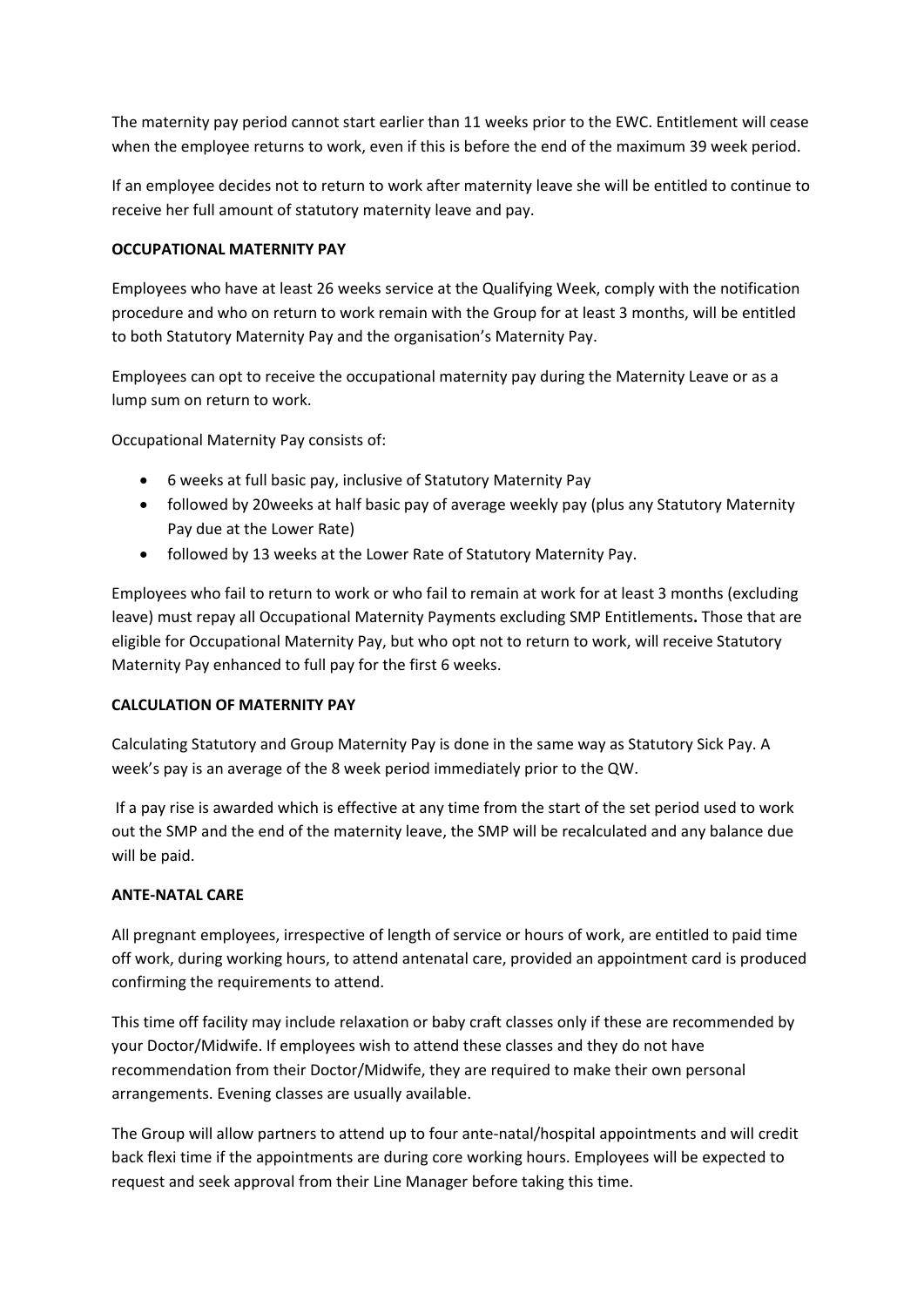#### **RETURN TO WORK**

Employees on ordinary maternity leave do not have to legally confirm the intended date of return. The organisation, would, however, appreciate as much notice as possible, in order to make arrangements for return to work

Employees who do not automatically return at the end of the 26‐week leave period and have not informed the organisation that they wish to take Additional Leave will be deemed to have commenced sick leave.

Employees who take additional maternity leave, must notify the organisation at least 8 weeks before the end of ordinary maternity leave to confirm if she wishes to take the extended leave and if so, how much.

An employee can change the date of her return to work as long as she gives the organisation 8 weeks notice.

If the employee asks to return before the **26** weeks then she must provide their Line Manager with 8 weeks notice of her intended date of return.

The employee must return to work no later than

- the first working day after the end of the 26 weeks Ordinary Maternity Leave.
- the first working day after the end of the 52 weeks (26 weeks Ordinary and 26 weeks Additional) maternity leave if the employee wishes to take Additional Maternity Leave.

At the end of Ordinary Maternity Leave, the employee has the right to return to the same job with the same terms and conditions, unless a redundancy situation has arisen. If this is the case, the employee is entitled to be offered a suitable alternative position.

At the end of Additional Maternity Leave, the employee is entitled to have the same job and terms and conditions as before, unless a redundancy situation has arisen or where there is another reason why it is not reasonably practical for the organisation to take the employee back in the original job. If this is the case, the employee is entitled to be offered suitable alternative employment.

An employee on Additional Maternity Leave can apply to make a phased return to work on reduced hours and pro‐rata pay. Employees must apply to the organisation at least 8 weeks before the proposed date of return. The phased return can last for up to 4 weeks and must entail a minimum of two and a half days being worked each week if previously full time.

The return to work may also be postponed by up to four weeks if the employee provides a medical certificate from her Doctor, before the return date, stating that she will be incapable of work at that time.

The organisation may equally delay the employee's return by up to 4 weeks provided certain conditions are met (contact Employee Relations team for further details).